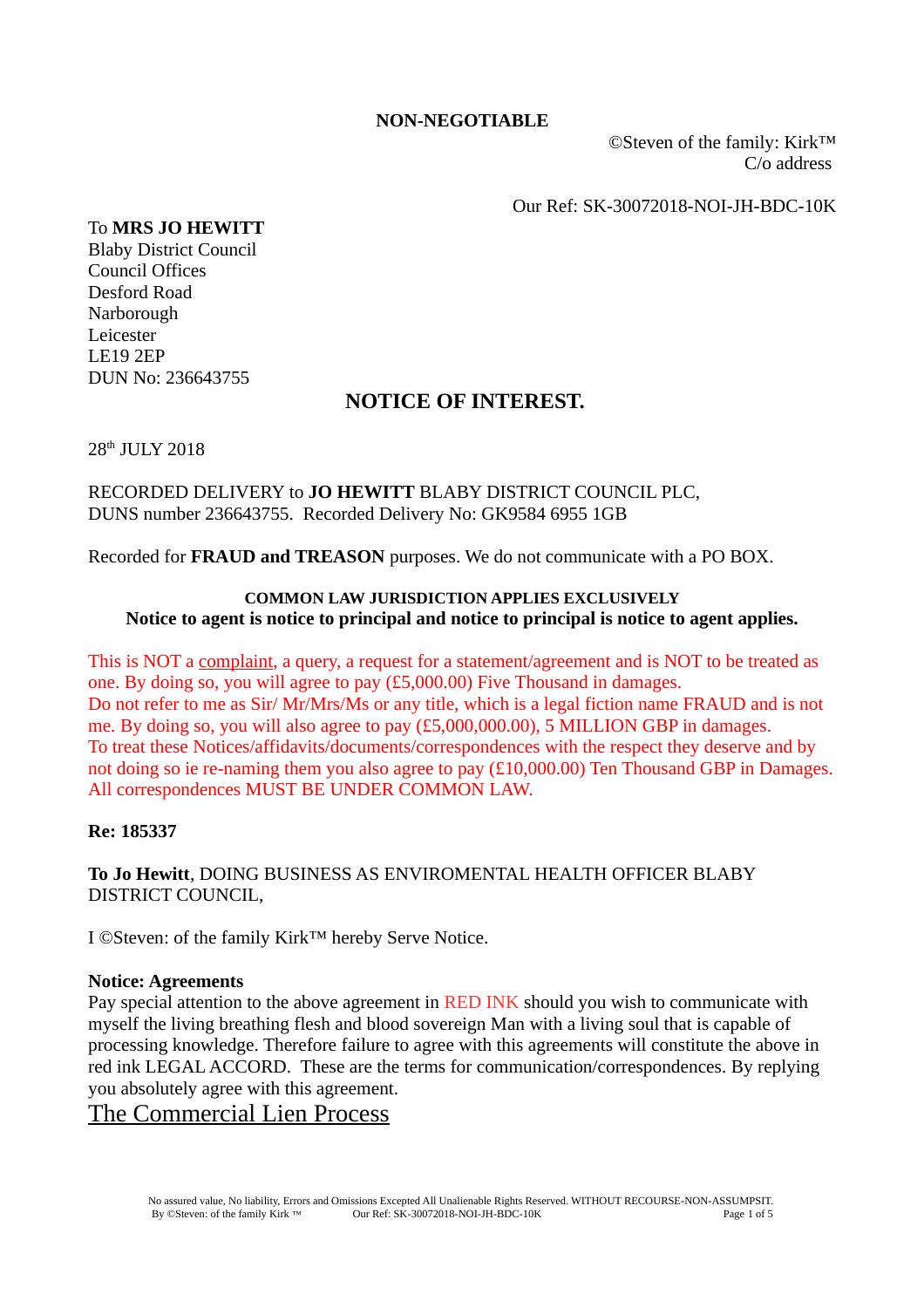A Common Law Commercial Lien is a process that any man or woman can employ in order to obtain *lawful* remedy from the actions of another man or woman who have – or have attempted to – *or have conspired to* - damage said man or woman in some way. Such wrongs are known as "torts", and are the subject of Tort Law. This includes 'harassment', such as 'threats with menaces', which is considered to be 'psychological damage', and also 'defamation of character', which is also considered to 'damage a reputation'. The reason for this is very simple: **Since all are equal under the LAW, then each man or woman has a Duty of Care to each other man or woman,** such as to make sure that – whatever action we take towards each other – we have the  $Common Law$  behind those actions, and thus can live together in peace. Abrogating said Duty of Care is a CRIMINAL ACT, and constitutes a tort.

I believe that you have created a tort, or torts, against My Self the living sovereign man. .

The Commercial Lien process is a construct of the Common Law (The Law-of-the-Land), and England is a Common Law jurisdiction (being, as it is, on Land). Thus any man or woman residing in this country is subject to the Common Law *above all else*. And that includes the individual(s), to whom this Notice is addressed.

The process comprises:

- 1. The subject of the harassment (myself in this case), will write a Statement of Truth (Affidavit), *under penalty of perjury*. This being the case, what I will write will be *"the truth, the whole truth, and nothing but the truth"*, and will thus be *based on first-hand knowledge*.
- 2. You will be sent a copy of this Affidavit, comprising my allegations. You will have to REBUT EACH POINT in order to ward off the possibility of a Lien. You will be given 30 (thirty) days to do so, but I can assure you that you will not be able to rebut EVEN ONE SINGLE POINT. You will need to rebut by means of a sworn Affidavit of your own, written under the same criteria, namely: *From first-hand knowledge, and under penalty of perjury*.
- 3. Any points you manage to rebut will be removed from my allegations, and the remainder kept as my final Affidavit. The result will be Notarised (by a Notary Public) or commissioner of Oaths to become My Statement of Truth, which will not only become THE TRUTH, IN LAW – but will also become A JUDGMENT, IN LAW.
- 4. That being the case, no Hearing will be required. *Because the judgement has already been made by the truth.* (That's Common Law!)
- 5. I will then place a Public Advertisement, warning whomsoever may be concerned, that your creditworthiness is henceforth highly suspect. I will inform Credit Reference Agencies to this effect. I would then be LAWFULLY ENTITLED TO SIEZE ANY OF YOUR PROPERTY, up to (and including) the value of the Lien.
- 6. This process will occur in a LAWFUL manner because you are given the chance to REBUT IN SUBSTANCE - and I will thus retain entirely 'clean hands' (unlike yourselves, which is why your mechanism is UNLAWFUL, and why I am able to counter it by this LAWFUL means).
- 7. As footnotes in bold, I should add that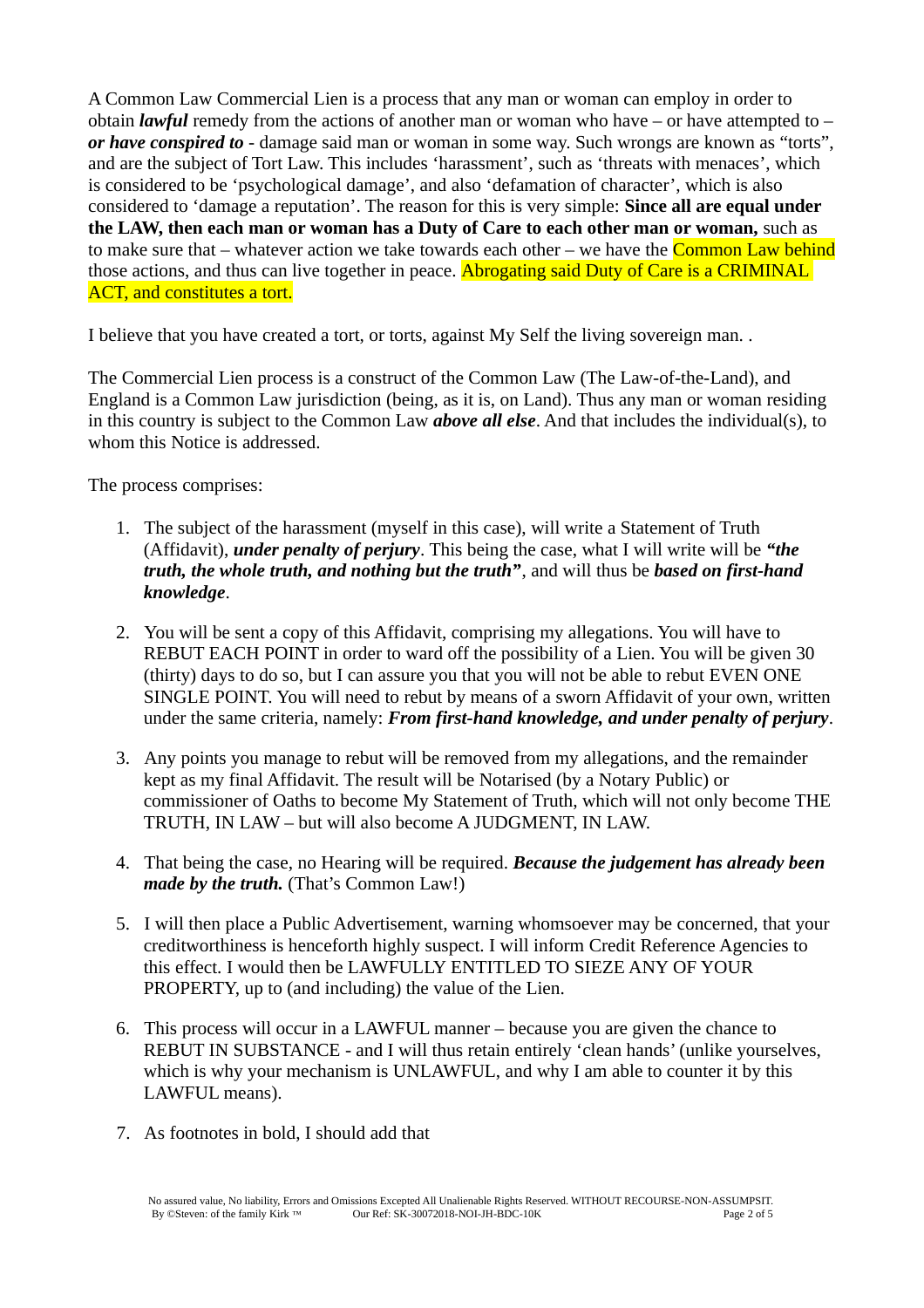- a. Even if I make an honest mistake, WHICH YOU FAILED TO REBUT, my mistake BECOMES THE TRUTH, IN LAW. You will not be able to claim 'libel', 'slander', etc, because you were given thirty days to rebut the allegations, before public announcement.
- b. By a failure to REBUT IN SUBSTANCE you would have tacitly acquiesced to my Statements as Truths, in Law.
- c. REBUT IN SUBSTANCE does not comprise simply dismissing my allegations. That is mere gainsaying. "IN SUBSTANCE" means "accompanying with HARD proofs" (in this case, "to the contrary").
- 8. As a part of the Lien, I will demand a substantial sum in recompense/settlement of the damages.
- 9. Being Common Law construct, the only way this Lien can be removed is:
	- a. By Full Payment … in which case I will remove it
	- b. The passage of 99 years
	- c. The verdict of a Jury of 12, deciding that the Lien should not have been imposed. But this will require YOU to take ME to a Court de Jure (Common Law Court) … whereupon I will be able to explain (to said Jury) exactly how you took actions which comprised the tort(s) against me WITHOUT ANY LAWFUL EXCUSE WHATSOEVER. DO NOT, UNDER ANY CIRCUMSTANCES, ASSUME THAT ANY JUDGE CAN REMOVE A LIEN. A JUDGE CONNOT DO THAT, AND JUDGES KNOW THAT (because it is a Common Law, NOT A STATUTORY, process)

**This was your last and final warning. If I receive one further communication from any of your Agents by means of mail, phone call, or knocks on my door, unlawful notices stuck on my private conveyance, then I will undertake the Commercial Lien process against those individual(s) to whom this Notice is addressed.**

That being the case, I suggest that you take full Notice of this Notice, and immediately cease & desist from your UNLAWFUL actions in respect of My Self. You will find, in the future, that you will need to contend with this Commercial Lien process more frequently as time goes on, and more people discover it. Now might be a very good time to find yourself a decent, honest, upright, honourable job – instead of the thoroughly despicable, dishonest, and downright FRAUDULENT one you currently get away with.

If you wanted an obligation from me, you should have requested it – before doing ANYTHING else. *It's far too late now.* **To carry on, under the gross mis-assumption misprision of treason** that you have such an obligation, is simply CRIMINAL. And, if you persist, you will eventually pay very dearly.

For the avoidance of any doubt should Jo Hewitt fail to rebut all my claims with substance within the SEVEN (7) days myself the living man intends to make a civil claim as to the value stated in this Notice of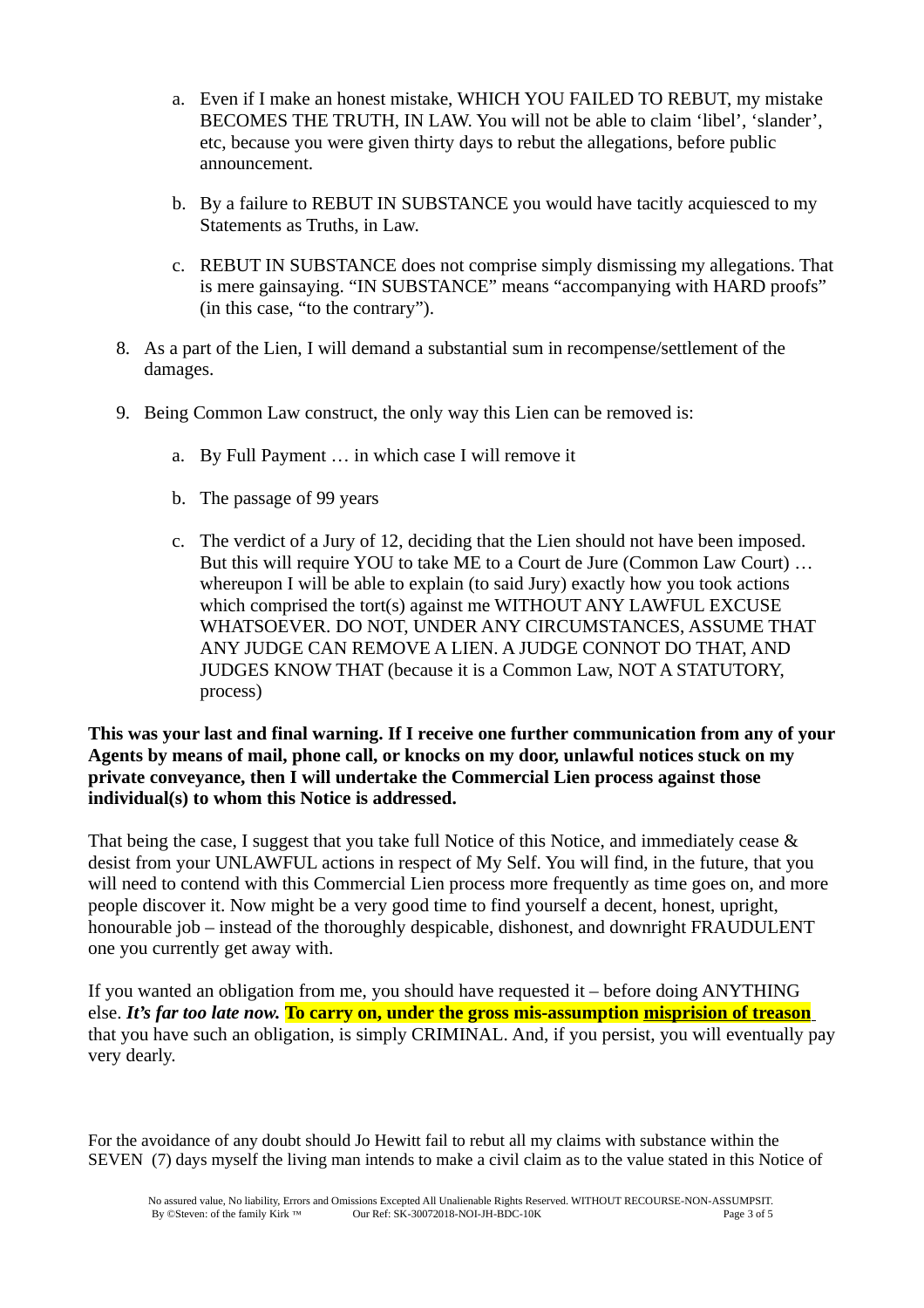Interest to the current value of this Notice of Interest Ten Thousand GBP (£10,000.00) Therefore no rebutted response/reply with substance UNDER COMMON LAW with hard proof by/from YOU JO HEWITT will therefore by law, will be seen to invoke a tacit agreement, acquiescence by admission, by your silence you agree absolutely/one hundred percent (100%) **AGREE** with **ALL** claims made herein and in ALL correspondences including fees for damages. Therefore the Sum Certain for this True Bill in commerce is Ten Thousand GBP (£10,000.00).

A video of you JO HEWITT is on my YouTube Channel of yourself placing a unlawful notice on my PRIVATE CONVEYANCE agreeing to pay the Ten thousand pounds (£10,000.00)



Failure to pay the enclosed bill within 7 days of receipt of this instrument will been seen as deliberate and will-fullness act by continuing to aid and abet criminality, Agenda 21 and the depopulation program, tyranny, enslavement, genocide just to mention a few, not just against myself the living man but every man woman and child across Leicestershire.

Furthermore as a result of your inappropriate actions further affidavits will be served on you JO HEWITT, Blaby district council, Simon Cole Chief inspector of the Leicestershire police, The DVLA and also Chris Grayling Department for Transport. YOU have absolutely NO AUTHORITY WHATSOEVER over myself the flesh and blood living **man** and have been told/ordered to cease and desist with this pathetic charade many times.

I suggest you have a very good look at all the enclosed evidence and when you are served notice to attend the Common Law Court you will not be surprised when it turns up will you, see enclosed:

A very recent communication from a solicitor to the **common law court** regarding another corrupt corporation hiding behind the **non existent legal system**.